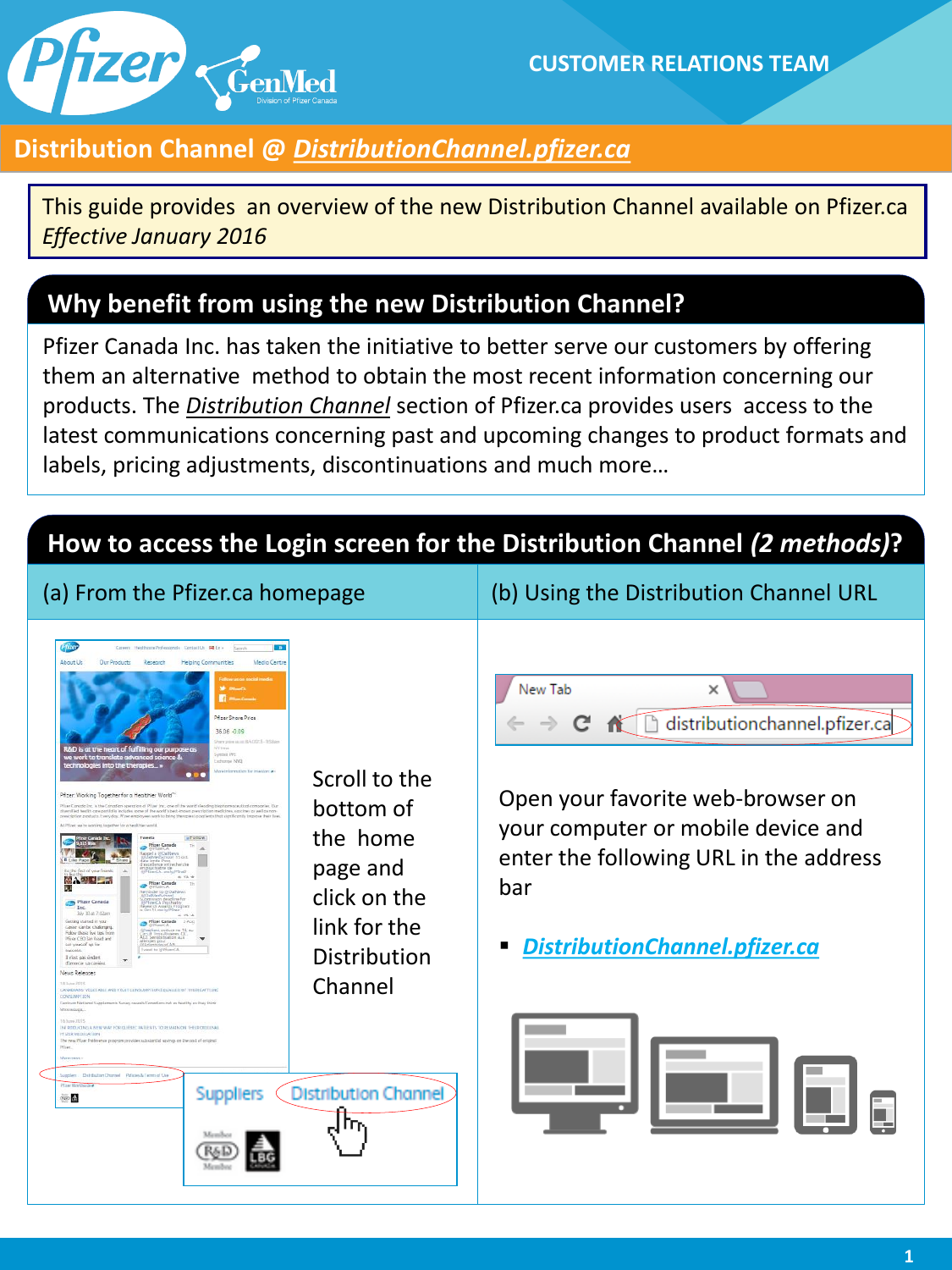# Pfizer CenMed

#### **CUSTOMER RELATIONS TEAM**

#### **Distribution Channel @** *DistributionChannel.pfizer.ca*



# **Home Page**

| <b>About Us</b>                                                      | Careers<br><b>Our Products</b>                      | Healthcare Professionals Contact Us 1+1 En v<br>Research                                                                                                     |                        | Search<br><b>Helping Communities</b>              | $\mathcal{D}$<br>Media Centre |  |
|----------------------------------------------------------------------|-----------------------------------------------------|--------------------------------------------------------------------------------------------------------------------------------------------------------------|------------------------|---------------------------------------------------|-------------------------------|--|
|                                                                      | You are currently here: Home » Distribution Channel |                                                                                                                                                              |                        |                                                   |                               |  |
| <b>Distribution Channel</b><br>Home                                  |                                                     |                                                                                                                                                              |                        |                                                   |                               |  |
| Communications<br><b>Trade Terms</b><br>Contact Us<br>Help<br>Logout |                                                     | <b>Distribution Channel</b><br>Pfizer Canada is committed to providing<br>timely, and accurate information about I<br>resources you may need such as fact st | Home<br>Communications |                                                   |                               |  |
|                                                                      |                                                     | communications                                                                                                                                               |                        | <b>Trade Terms</b><br><b>Contact Us</b><br>Help   |                               |  |
| <b>Suppliers</b>                                                     | <b>Distribution Channel</b>                         | Policies & Terms of Use Pfizer Worldwide                                                                                                                     |                        | Logout<br><b>C</b> Prizer Inc. used under license |                               |  |

From the Home Page, the user can choose from the following options:

- $\blacksquare$  Home
- Communications
- **Trade Terms**
- Contact Us
- $\blacksquare$  Help
- Logout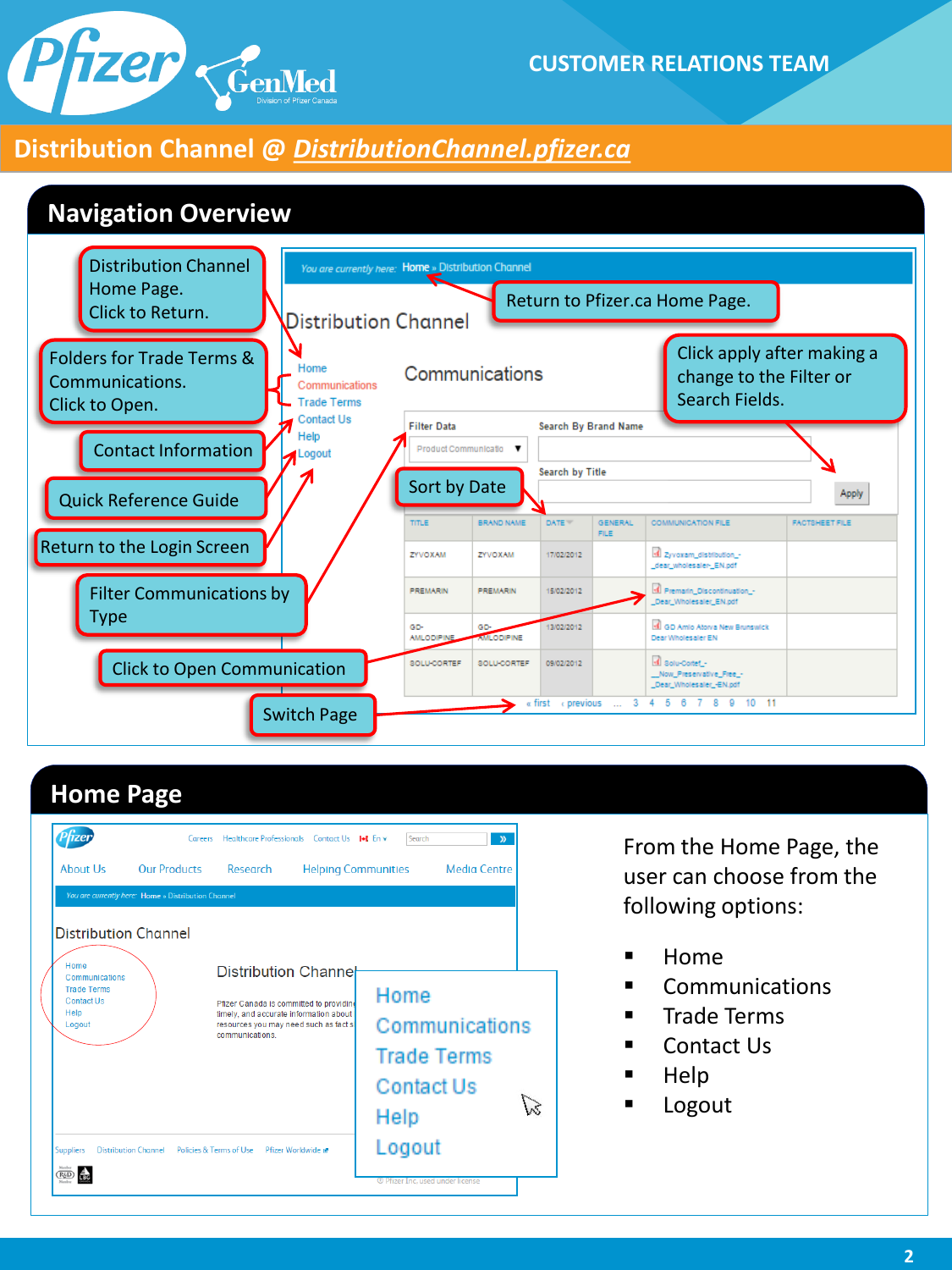

# **Distribution Channel @** *DistributionChannel.pfizer.ca*

# **How to display the communications** *(2 methods)***?**

#### (a) From the List

When presented with a list of communications, click on the one you would like to open.